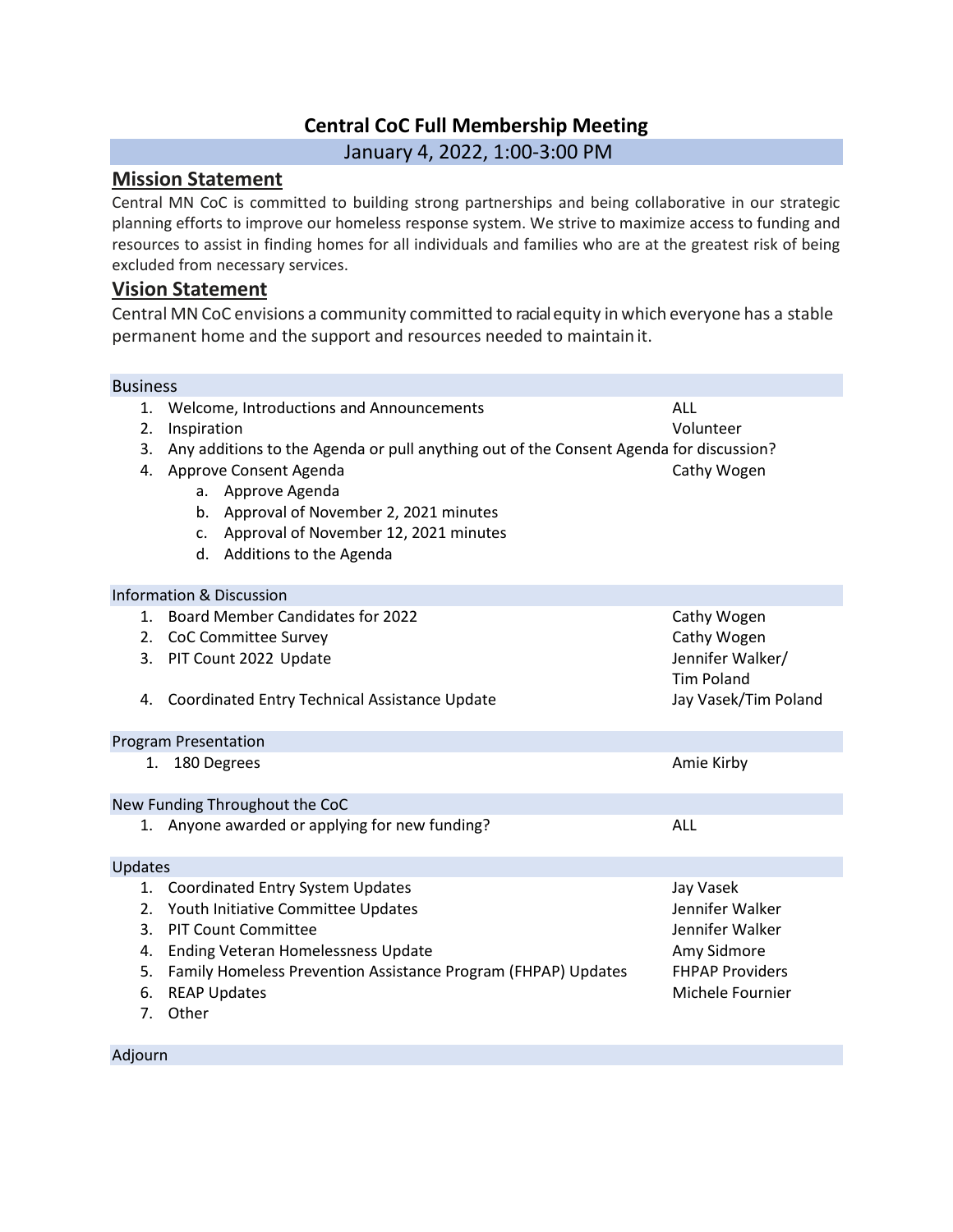| <b>Ages on Priority List</b> |                |             |     |     |              |                |     |                |                |            |                |            |  |  |
|------------------------------|----------------|-------------|-----|-----|--------------|----------------|-----|----------------|----------------|------------|----------------|------------|--|--|
| <b>Ages</b>                  | Jan.           | Feb.        | Mar | Apr | May          | Jun            | Jul | Aug            | Sep            | <b>Oct</b> | <b>Nov</b>     | <b>Dec</b> |  |  |
| 18-24                        | 51             | 44          | 44  | 42  | 29           | 23             | 27  | 33             | 30             | 40         | 35             | 34         |  |  |
|                              |                |             |     |     |              |                |     |                |                |            |                |            |  |  |
| $60+$                        | 28             | 29          | 27  | 20  | 18           | 15             | 15  | 17             | 26             | 37         | 33             | 32         |  |  |
| 50-59                        | 65             | 58          | 70  | 65  | 53           | 47             | 37  | 41             | 39             | 45         | 34             | 39         |  |  |
| 40-49                        | 83             | 71          | 69  | 73  | 65           | 48             | 64  | 67             | 64             | 75         | 79             | 74         |  |  |
| 30-39                        | 150            | 128         | 126 | 125 | 127          | 100            | 78  | 90             | 95             | 113        | 111            | 102        |  |  |
| 20-29                        | 114            | 104         | 95  | 88  | 72           | 59             | 60  | 61             | 62             | 78         | 79             | 74         |  |  |
| 19<                          | 3              | 1           | 4   | 3   | 4            | 4              | 9   | 8              | 8              | 8          | 6              | 7          |  |  |
| <b>Missing</b>               | $\overline{2}$ | $\mathbf 0$ | 3   | 1   | $\mathbf{1}$ | $\overline{2}$ | 4   | $\overline{2}$ | $\overline{2}$ | 3          | $\overline{2}$ | 0          |  |  |
| Total                        | 445            | 391         | 394 | 375 | 340          | 275            | 267 | 286            | 296            | 359        | 344            | 328        |  |  |

## **Importance of 30 Day Follow-Ups**

# *Average Length of Time on The Priority List*

| 2021    |       |                              |     |      |     |      |      |     |                                            |     |     |       |
|---------|-------|------------------------------|-----|------|-----|------|------|-----|--------------------------------------------|-----|-----|-------|
|         |       | January February March April |     |      | May | June | July |     | August September October November December |     |     |       |
| Top 10  | 1013  | 858                          | 909 | 1054 | 979 | 936  | 1032 | 866 | 968                                        | 998 | 954 | 889   |
| Top 20  | 690   | 715                          | 759 | 858  | 804 | 758  | 836  | 736 | 795                                        | 810 | 778 | 735   |
| Top 30  | 559   | 643                          | 686 | 737  | 706 | 657  | 7181 | 650 | 685                                        | 704 | 683 | 651   |
| Top 40  | 492   | 598                          | 639 | 699  | 638 | 584  | 638  | 589 | 624                                        | 635 | 620 | 590   |
| Top 50  | 452   | 565                          | 602 | 650  | 584 | 532  | 578  | 544 | 571                                        | 583 | 570 | 541   |
| Average | 641.2 | 675.8                        | 719 | 800  | 742 | 693  | 760  | 677 | 728.6                                      | 746 | 721 | 681.2 |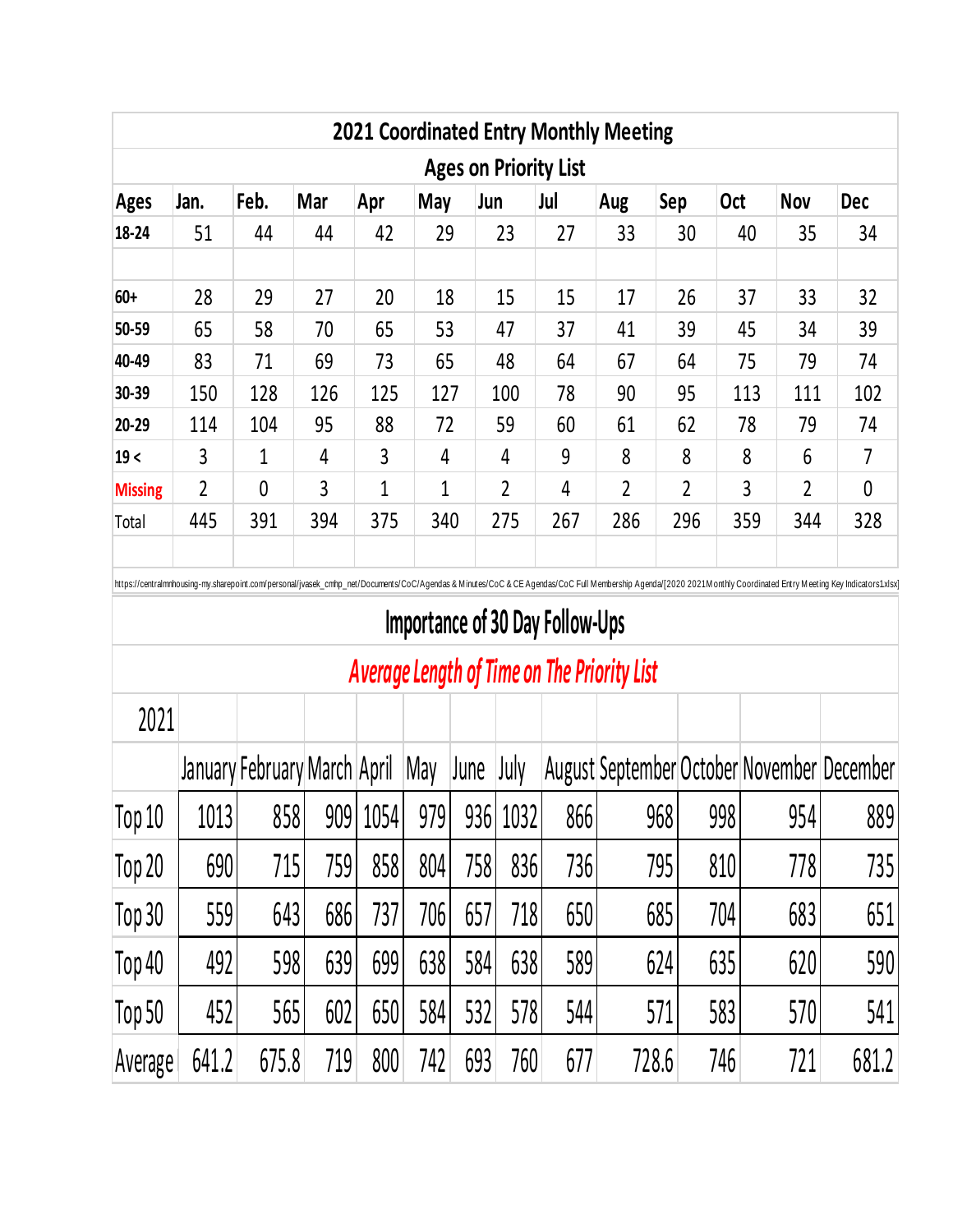|                                                                                                                                                                                                                                                                                                                                                                               |               |                                                       |                | <b>Evaluation of Coordinated Entry System 2021</b> |     |                            |     |                           |             |      |        |             |     |          |             |               |                                              |
|-------------------------------------------------------------------------------------------------------------------------------------------------------------------------------------------------------------------------------------------------------------------------------------------------------------------------------------------------------------------------------|---------------|-------------------------------------------------------|----------------|----------------------------------------------------|-----|----------------------------|-----|---------------------------|-------------|------|--------|-------------|-----|----------|-------------|---------------|----------------------------------------------|
|                                                                                                                                                                                                                                                                                                                                                                               |               |                                                       |                |                                                    |     | From 266 Monitoring Report |     |                           |             |      |        |             |     |          |             |               |                                              |
|                                                                                                                                                                                                                                                                                                                                                                               |               | Date                                                  | 26             | 22                                                 | 24  | 27                         | 25  | 29                        | 28          | 25   |        | 27          | 27  | 24       | 15          |               |                                              |
|                                                                                                                                                                                                                                                                                                                                                                               |               |                                                       | Jan.           | Feb.                                               |     | Mar. April May             |     | June                      | July        | Aug. | Sept.  | Oct.        |     | Nov.     | Dec.        | <b>Totals</b> | <b>Averago</b>                               |
| Number of Referrals Made: 266 Referral Summ                                                                                                                                                                                                                                                                                                                                   |               |                                                       | 49             | 84                                                 | 57  | 68                         | 74  | 140                       | 80          | 82   | 68     |             | 34  | 88       | 41          | 865           | 72                                           |
| Number of Housholds housed in TH or PH (266)                                                                                                                                                                                                                                                                                                                                  |               |                                                       | 11             | 10                                                 | 13  | 16                         | 11  | 26                        | 21          | 9    | 13     |             | 13  | 16       | 9           | 168           | 14                                           |
| Number of households housed in PH(266 exited                                                                                                                                                                                                                                                                                                                                  |               |                                                       | 9              | 5                                                  | 10  | 9                          | 5   | 17                        | 11          | 5    | 11     |             | 8   | 2        | 5           | 97            | 8                                            |
| Number of Denials of Referrals: 266 Referral Su                                                                                                                                                                                                                                                                                                                               |               |                                                       | 24             | 23                                                 | 10  | 21                         | 8   | 6                         | 17          | 15   | 6      |             | 3   | 15       | 5           | 153           | 13                                           |
| <b>Number of Chronic Households: PL</b>                                                                                                                                                                                                                                                                                                                                       |               |                                                       | 59             | 49                                                 | 55  | 65                         | 33  | 24                        | 20          | 43   | 43     |             | 56  | 56       | 49          | 552           | 46                                           |
| <b>Number of Long-Term Homeless Households: P</b>                                                                                                                                                                                                                                                                                                                             |               |                                                       | 191            | 170                                                | 180 | 197                        | 161 | 112                       | 112         | 138  | 101    |             | 164 | 156      | 143         | 1825          | 152                                          |
| Number of Unhoused Households: 266 PL Dedu                                                                                                                                                                                                                                                                                                                                    |               |                                                       | 659            | 673                                                | 650 | 636                        | 608 | 509                       | 473         | 473  | 484    |             | 515 | 520      | 502         | 6702          | 559                                          |
| Number of Households who exited the list w/o                                                                                                                                                                                                                                                                                                                                  |               |                                                       | 22             | 70                                                 | 54  | 63                         | 61  | 74                        | 64          | 60   | 44     |             | 46  | 46       | 41          | 645           | 54                                           |
|                                                                                                                                                                                                                                                                                                                                                                               |               |                                                       |                |                                                    |     |                            |     |                           |             |      |        |             |     |          |             |               |                                              |
|                                                                                                                                                                                                                                                                                                                                                                               |               |                                                       |                |                                                    |     |                            |     |                           |             |      |        |             |     |          |             |               |                                              |
|                                                                                                                                                                                                                                                                                                                                                                               |               |                                                       |                |                                                    |     |                            |     |                           |             |      |        |             |     |          |             |               |                                              |
|                                                                                                                                                                                                                                                                                                                                                                               |               |                                                       |                |                                                    |     |                            |     |                           |             |      |        |             |     |          |             |               |                                              |
|                                                                                                                                                                                                                                                                                                                                                                               |               |                                                       |                |                                                    |     |                            |     |                           |             |      |        |             |     |          |             |               |                                              |
| **The CE Monitoring report counts clients with referrals as being on the Priority List. This means that all clients on the Pending Referrals and Acknowledged Referrals tabs, and some of                                                                                                                                                                                     |               |                                                       |                |                                                    |     |                            |     |                           |             |      |        |             |     |          |             |               |                                              |
|                                                                                                                                                                                                                                                                                                                                                                               |               |                                                       |                |                                                    |     |                            |     |                           |             |      |        |             |     |          |             |               |                                              |
|                                                                                                                                                                                                                                                                                                                                                                               |               |                                                       |                |                                                    |     |                            |     |                           |             |      |        |             |     |          |             |               |                                              |
|                                                                                                                                                                                                                                                                                                                                                                               |               | 2021 Monthly Coordinated Entry Meeting Key Indicators |                |                                                    |     |                            |     |                           |             |      |        |             |     |          |             |               |                                              |
|                                                                                                                                                                                                                                                                                                                                                                               |               |                                                       |                |                                                    |     |                            |     |                           |             |      |        |             |     |          |             |               |                                              |
|                                                                                                                                                                                                                                                                                                                                                                               |               |                                                       |                |                                                    |     |                            |     | 3 <                       |             |      |        |             |     |          |             |               | <b>Monthly</b>                               |
|                                                                                                                                                                                                                                                                                                                                                                               |               |                                                       |                | <b>Total</b>                                       |     |                            |     |                           | Ave.        |      |        | 4 Ave.      |     |          | 5 Ave.      |               | Assessm                                      |
|                                                                                                                                                                                                                                                                                                                                                                               |               | Google                                                |                | Homele                                             |     |                            |     |                           | <b>Days</b> |      |        | <b>Days</b> |     |          | <b>Days</b> |               | ent                                          |
|                                                                                                                                                                                                                                                                                                                                                                               | <b>Active</b> | <b>Docs</b>                                           | SS             |                                                    |     | Ave. Da #3                 |     |                           | on PL       | #4   |        | on PL       |     | #5       | on PL       |               |                                              |
| January (27)                                                                                                                                                                                                                                                                                                                                                                  | 445           |                                                       | $\overline{2}$ | 447                                                |     | 209                        |     | 1                         | 43          |      | 21     | 197         |     | 47       | 214         |               |                                              |
| February (22)                                                                                                                                                                                                                                                                                                                                                                 | 391           |                                                       | 7              | 398                                                |     | 202                        |     | 0                         |             | 0    | 20     | 135         |     | 40       | 176         |               | <b>Number</b><br>42<br>41                    |
| March (24)                                                                                                                                                                                                                                                                                                                                                                    | 394           |                                                       | 7              | 401                                                |     | 205                        |     | 0                         |             | 0    | 20     | 135         |     | 40       | 200         |               |                                              |
| April (27)                                                                                                                                                                                                                                                                                                                                                                    | 375           |                                                       | 3              | 378                                                |     | 222                        |     | $\pmb{0}$                 |             | 0    | 17     | 165         |     | 32       | 239         |               | 50<br>42                                     |
| May (25)                                                                                                                                                                                                                                                                                                                                                                      | 340           |                                                       | 3              | 343                                                |     | 207                        |     | $\pmb{0}$                 |             | 0    | 16     | 186         |     | 35       | 242         |               |                                              |
|                                                                                                                                                                                                                                                                                                                                                                               | 275           |                                                       | 3              | 278                                                |     | 185                        |     | 0                         |             | 0    | 10     | 123         |     | 30       | 264         |               |                                              |
| <b>July (28)</b>                                                                                                                                                                                                                                                                                                                                                              | 267           |                                                       | 3              | 270                                                |     | 196                        |     | $\pmb{0}$                 |             | 0    | 13     | 189         |     | 27       | 238         |               |                                              |
| August (25)                                                                                                                                                                                                                                                                                                                                                                   | 286           |                                                       | 4              | 290                                                |     | 191                        |     | $\pmb{0}$                 |             | 0    | 16     |             | 71  | 23       | 246         |               |                                              |
| September (27)                                                                                                                                                                                                                                                                                                                                                                | 296           |                                                       | 7              | 303                                                |     | 187                        |     | $\pmb{0}$                 |             | 0    | 17     |             | 96  | 31       | 192         |               |                                              |
| October (27)                                                                                                                                                                                                                                                                                                                                                                  | 359           |                                                       | 6              | 365                                                |     | 174                        |     | $\pmb{0}$                 |             | 0    | 18     | 103         |     | 38       | 191         |               |                                              |
| the clients on the Resolved Referrals tab, will be included on the PL Summary tabs.<br>https://centralmnhousing-my.sharepoint.com/personal/jvasek_cmhp_net/Documents/CoC/Agendas & Minutes/CoC& CE Agendas/CoC Full Membership Agenda/2020 2021 Monthly Coordinated Entry Meeting Key Indicators1.xlsx]2021 Evaluatio<br><b>June (29)</b><br>November (24)<br>**December (15) | 344<br>328    |                                                       | 5<br>6         | 349<br>334                                         |     | 181<br>178                 |     | $\pmb{0}$<br>$\mathbf{1}$ | 15          | 0    | 9<br>8 | 114<br>138  |     | 34<br>36 | 142<br>174  |               | 40<br>47<br>44<br>50<br>48<br>74<br>57<br>38 |

https://centralmnhousing-my.sharepoint.com/personal/jvasek\_cmhp\_net/Documents/CoC/Agendas & Minutes/CoC & CE Agendas/CoC Full Membership Agenda/[2020 2021 Monthly Coordinated Entry Meeting Key Indicators1.xl